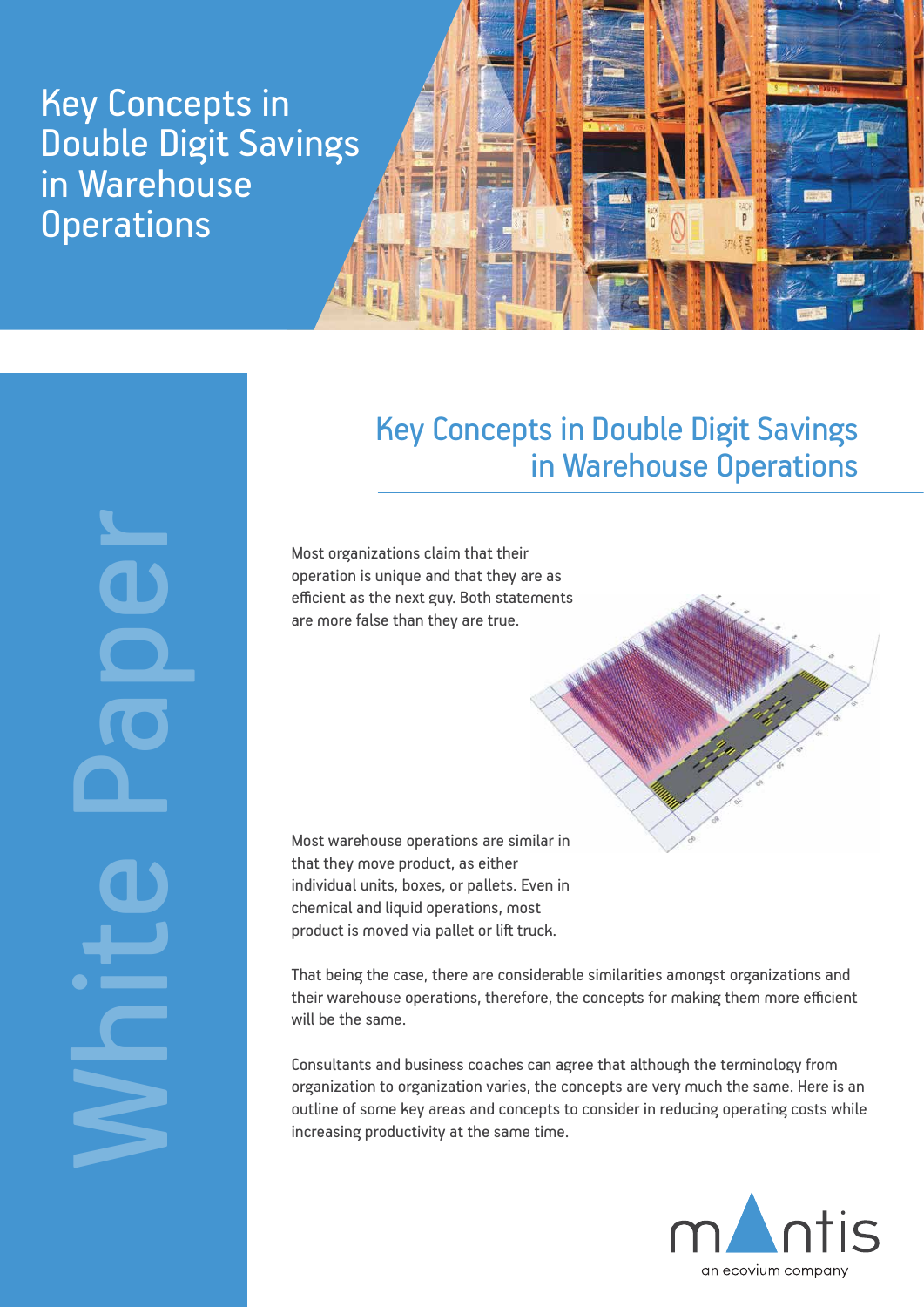# How Big is the Pie?

Let's consider the overall cost structure in your warehouse operation. Whether it is \$500,000 or \$5,000,000, most organizations have limited knowledge of what is included or excluded from their budget. A typical operation will have a budget that closely resembles the chart below but may vary somewhat depending on the order size and process.

For the most part, the largest cost in our operation is labor, which also happens to be the most variable. Facility costs (rent, maintenance, and taxes) occupy the next largest piece; while equipment requires about 10% of your total spend. Based on the overall cost of the operation, one should focus on the initiatives that will provide the maximum gain long term and look at short term costs as simply a means to an end. Thus, if there is an overall benefit of reducing labor by say 10% for a one-time capital cost of proper racking or MHE, then we can calculate the overall benefit events of the Storage Solution?



#### Chart 1: Standardized cost breakdown in Warehousing



One of the most overlooked operational costs is associated with the existing storage solutions. I am referring to the investment in current storage solutions that are now being used in the operation where it might no longer be the most effective for the product in place. Many times, we have seen operations use unsuitable storage solutions for the existing business model disregarding the excess labor and footprint costs that are associated with them. Using equipment that requires a 13ft aisle may not necessarily be the optimal solution for your current operation, notwithstanding the increase in required space to run the operation, as well as the increase in labor cost. We have found that some organizations have opted for a costly dense storage medium to reduce the footprint and finally they observe that the product and order mix conflict with the selected storage type. Situations like this are painful for the operation and bring the operation manager in front of a new dilemma. Either keep the current design and accept the lower productivity and performance; or abandon the current design and face the situation of determining what IS the best storage type. Many times, this scenario can be a career killer for the operator or manager in the facility.

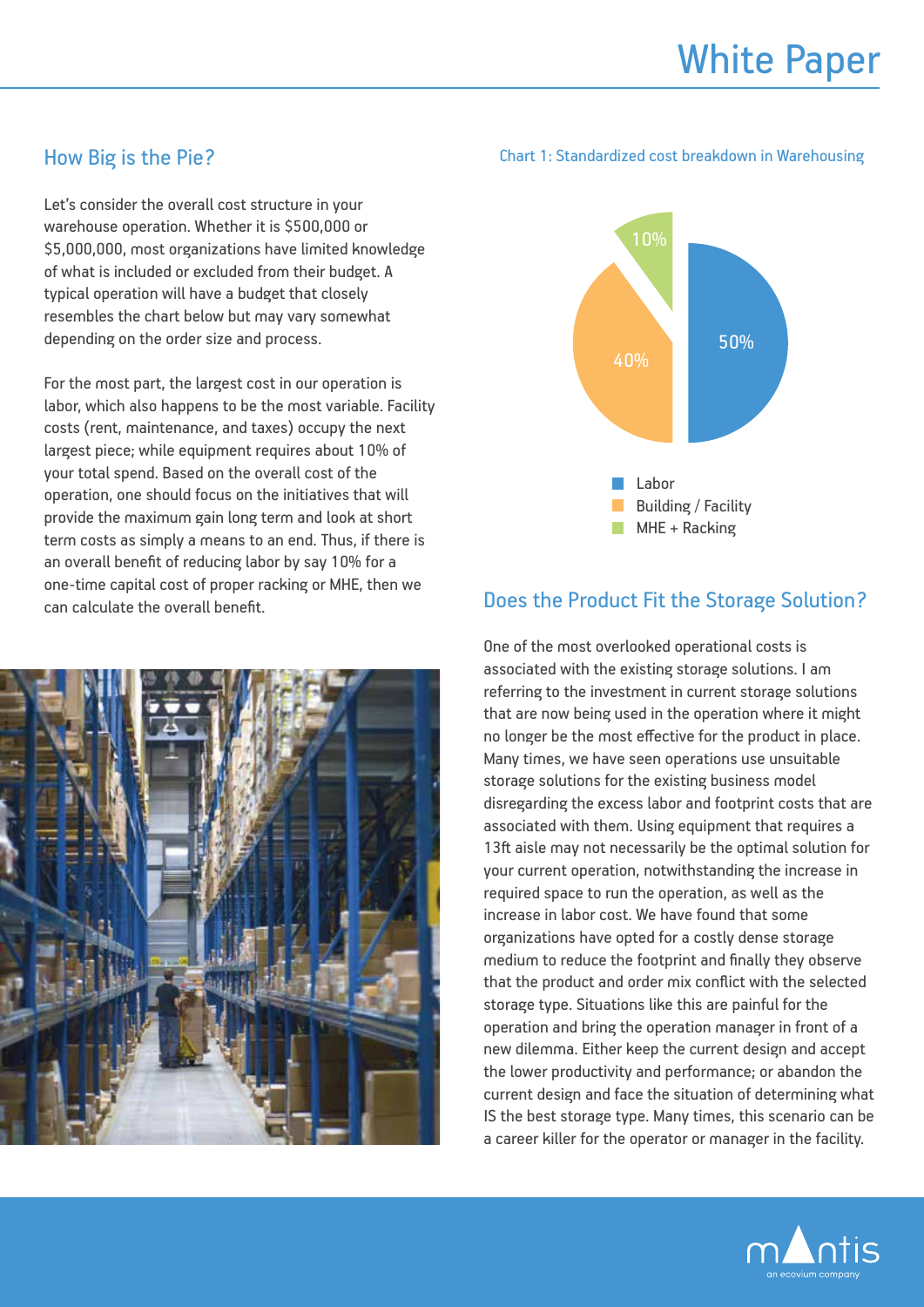Through more thoughtful planning, selection, and design of storage mediums and storage density, operations can typically expect to operate within 5-12% less space than required.

Other opportunities in space utilization are hidden in the overall concept of the facility itself. As illustrated in the chart below, there are standard rules of thumb related to how much space should be dedicated to inbound/outbound areas as well as designated storage (i.e. racked) areas.

A common area of concern in operations is that there is not enough dock and staging space for the business model, which in turn results in excess labor, lower delivery, and quality targets, as well as increased shrink and product damage.

The concept here is to let data drive the solution and not the capital or financial budget. Analyze the following groups of data to come to your solution.

- ▲ SKU Inventory and Velocity
- ▲ Orders cases / lines
- ▲ Packing methodology
- ▲ Assignment Profile
- ▲ SKU Characteristics

### Chart 2 – Space Utilization in Standardized Facility



## Labor Concepts - The Key to Shaving Costs

Consider your operation. Watch the floor during a non-peak time and all your staff will probably look occupied with a task at hand. Then observe your workers during the busiest times during a shift. Again, all your staff will likely look busy with something to do. How can a manager or operator determine which level is best to set performance / productivity standards? This is an on-going challenge for most operations. The challenge is not only to accurately determine what the current KPI's (Key Performance Indicators) such as cases / hour / FTE are but also how to quantify and utilize them effectively.

#### Chart 3 – Labor Breakdown



If we look at a typical labor breakdown (Chart 3) we can see that the largest portion of an operational labor budget is in warehouse travel. However, this will not be the case for operations that have invested in automation and conveyor systems, as these tend to eliminate a large portion of the travel.

Additionally, the personal fatigue factor is affected, in greater degrees, by shift patterns and working temperatures. Our goal then is to dictate standards at each of the major processes and manage the available labor to maximize performance.

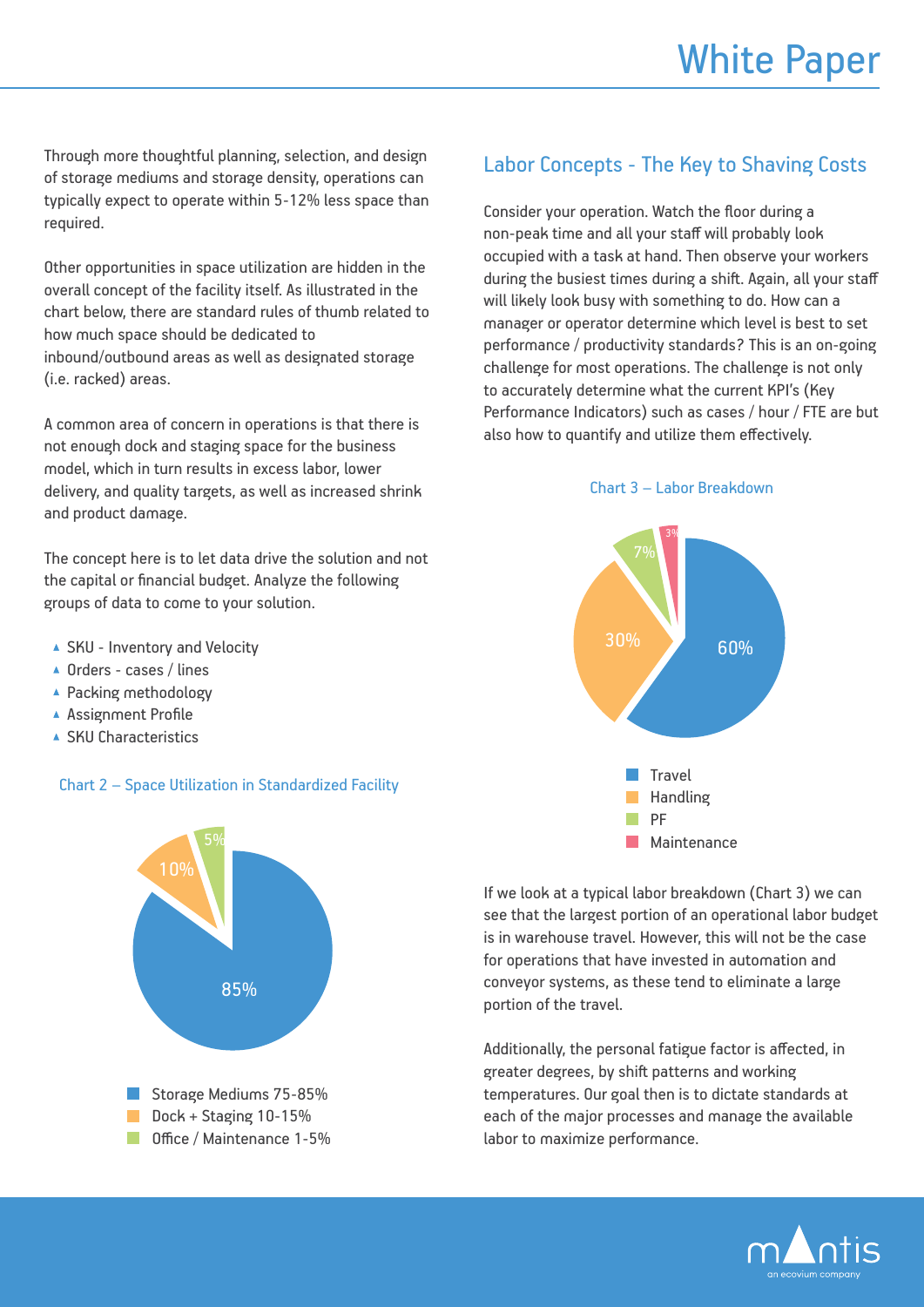In table 1 we see a typical labor breakdown by task and can focus on each of these in our operational planning. I would put a % sign just above "labor".

In most cases, we observe that managers focus solely on the performance of picking while ignoring the other aspects of the operation.

In such cases, we have found that FTE's involved in picking operate at close to or over the corporate targets, while other direct labor tasks are not held to any standard, especially if they are functions that require less effort to accomplish.

Our task then is to look at all direct labor tasks and manage them all at the same level of performance standard.





| Receiving                | 15%  |
|--------------------------|------|
| Reserve / Putaway        | 10%  |
| <b>Order Picking</b>     | 55%  |
| Dispatch / Consolidation | 20%  |
| Total                    | 100% |

What are the causes of poor labor performance in an operation? These can be answered in two main areas:

- ▲ Functional design, and
- ▲ Floor level management.

Poor design forces additional travel and possible excess handling of products and in many cases require management intervention, both driving up the cost of labor.

Floor level management, though routinely dismissed by managers and executives, is the number one cause of poor productivity in an operation. The initiative here needs to be the right ratio of floor managers to FTE's. This is necessary not only for intervention and exceptions but also to focus and attend to progress tracking of assignments.



#### Table 1- Warehouse Labor Profile (source IMM)